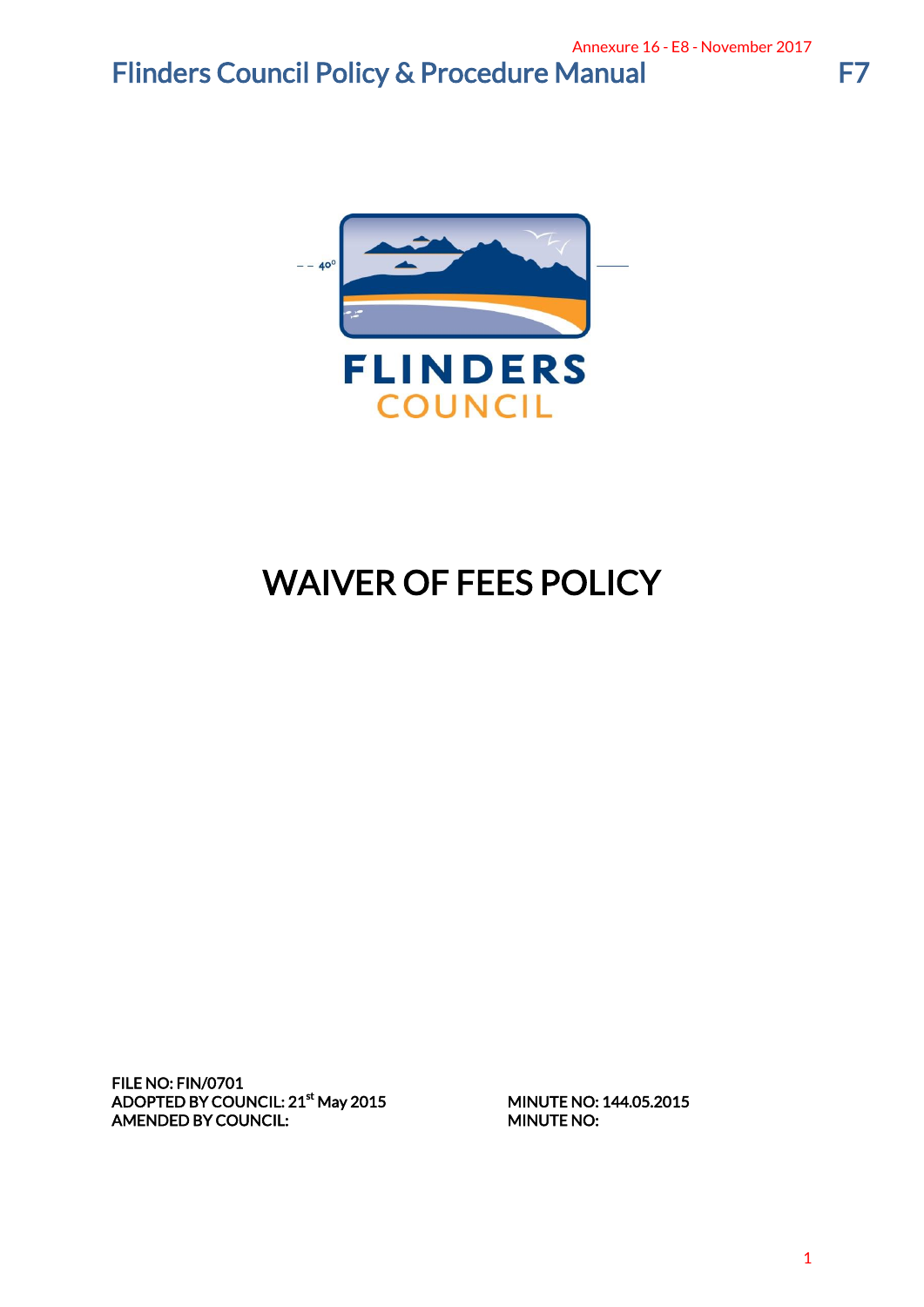### 1. Introduction

From time to time circumstances exist where in order to assist a not-for-profit charitable and community organisations/groups it may be appropriate to waive various fees and charges associated with community events or projects. Annexure 16 - E8 - November 2017<br>
F7<br>
sassist a not-for-profit charitable<br>
iate to waive various fees and<br>
see of discretion is considered<br>
wide a community benefit and<br>
wide a community benefit and<br>
vidies; and<br>
ed approp

This policy outlines those circumstances where the use of discretion is considered appropriate.

#### 2. Application

This Policy will be applied to assist:

- 2.1. Delivery of charitable events and activities that provide a community benefit and which align with Council's policies, strategies and activities; and
- 2.2. Where specific circumstances exist and it is considered appropriate for the Policy to be applied.

#### 3. Scope

- The Flinders Council's Fees and Charges covered by this policy are:
- 3.1. Council facilities hire fees;
- 3.2. Technical support staff fees;
- 3.3. Council equipment hire fees; and
- 3.4. Temporary Food Registrations.

#### 4. Assessment

Council will assess any request under this policy on the basis of a written application which:

- 4.1. states exactly which Council Fees and Charges the applicant wishes waived;
- 4.2. the reasons why the applicant's project needs Council's support, how it aligns with Council's policies, strategies and activities and is considered worthy of having fees waived; and
- 4.3. identifies the applicant's capacity to carry out the proposed project, event or activity.

Any request seeking a waiver of a fee or charge will be determined by the General Manager at his sole discretion.

A written explanation of the reasons for granting, modifying or refusing a request to waive Council fees and charges will be recorded and if requested provided to each applicant.

#### 5. Disclaimer

Any approval given by Council to waive a Council fee or charge does not imply Council's endorsement of the applicant's event or project or of the applicant's philosophy or objectives.